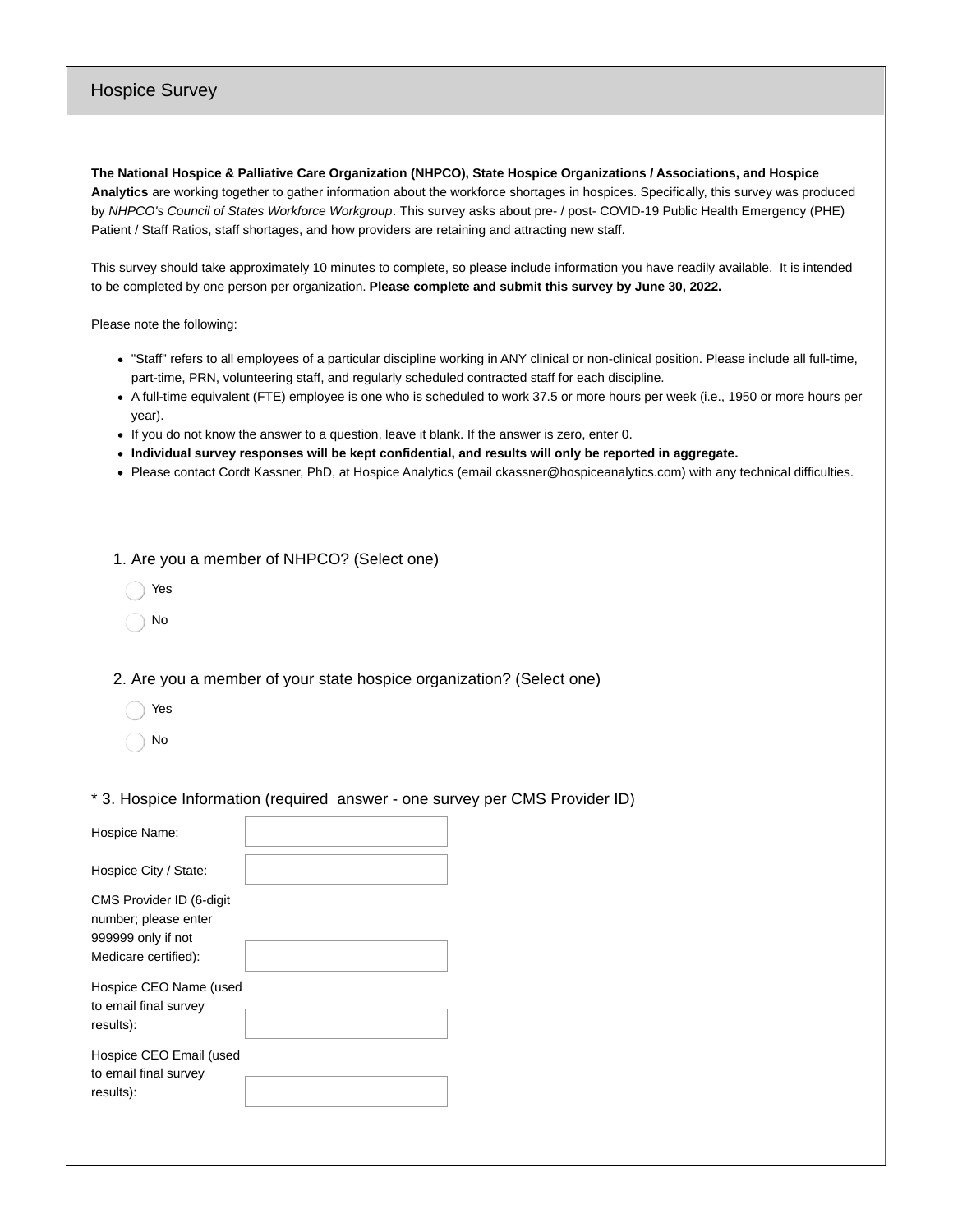| 4. Additional Hospice Contact (optional)                        |  |
|-----------------------------------------------------------------|--|
| <b>Additional Hospice Contact</b><br>Name (used to email final  |  |
| survey results):                                                |  |
| <b>Additional Hospice Contact</b><br>Email (used to email final |  |
| survey results):                                                |  |
|                                                                 |  |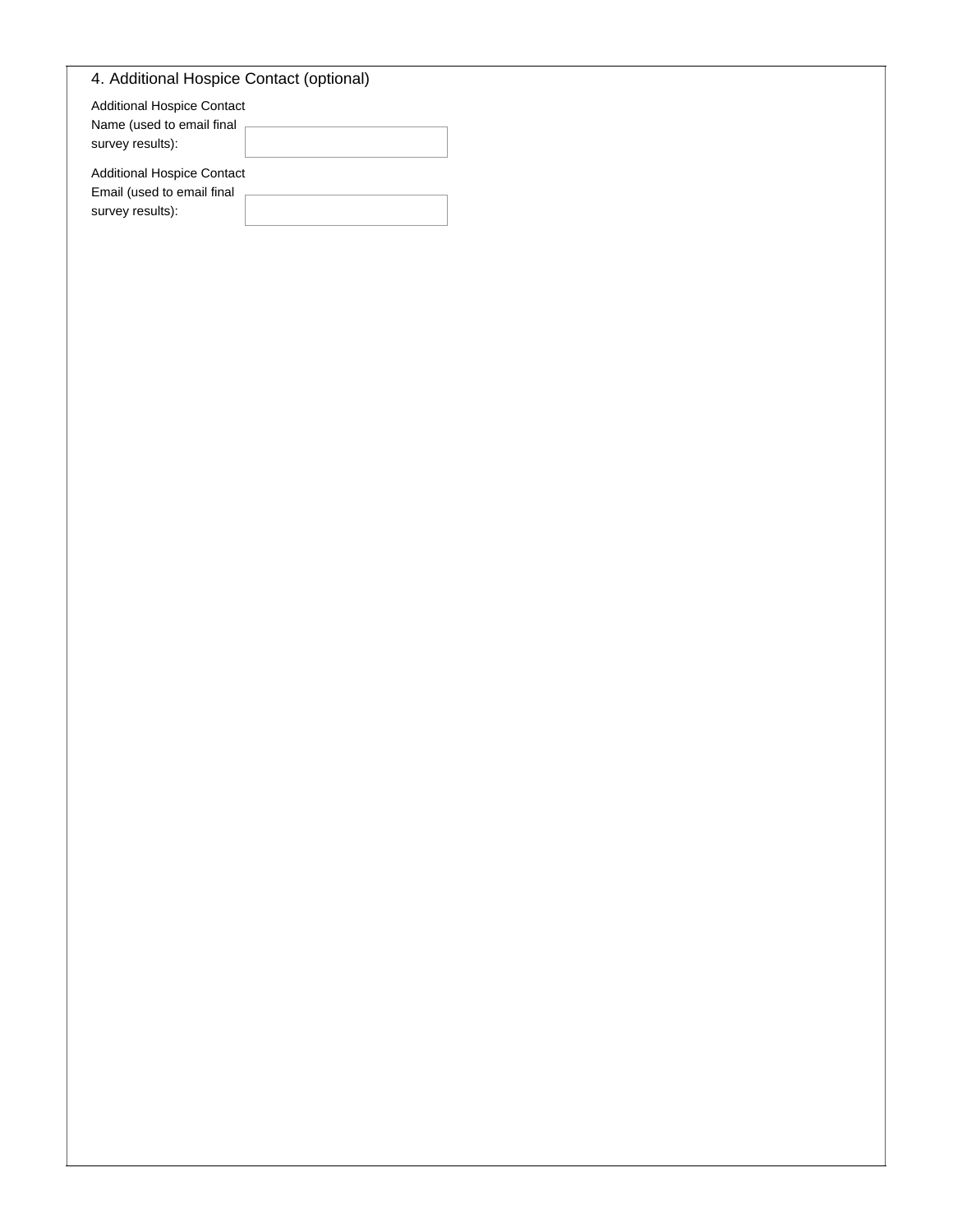| <b>Hospice Survey</b>                                                                                                                                                                                                                     |
|-------------------------------------------------------------------------------------------------------------------------------------------------------------------------------------------------------------------------------------------|
|                                                                                                                                                                                                                                           |
| 5. Advanced Practice Nurses (APRN, including Nurse Practitioner) dedicated to Hospice care (please enter<br>numbers only; e.g., 10= 10 patients / APRN)<br>2019 calendar year<br>average Patient / Staff<br>Ratio per APRN (pre-<br>PHE): |
| 2022 current Patient / Staff<br>Ratio per APRN (during<br>PHE):                                                                                                                                                                           |
| 2022 Provider current<br>shortage of APRNs<br>(FTEs):                                                                                                                                                                                     |
| 6. Registered Nurses (RN) dedicated to Hospice care (please enter numbers only; e.g., 10= 10 patients / RN)                                                                                                                               |
| 2019 calendar year<br>average Patient / Staff<br>Ratio per RN (pre-PHE):                                                                                                                                                                  |
| 2022 current Patient / Staff<br>Ratio per RN (during PHE):                                                                                                                                                                                |
| 2022 Provider current<br>shortage of RNs (FTEs):                                                                                                                                                                                          |
| 7. Licensed Practical and Vocational Nurses (LPN / LVN) dedicated to Hospice care (please enter numbers<br>only; e.g., 10= 10 patients / LPN or LVN)                                                                                      |
| 2019 calendar year<br>average Patient / Staff<br>Ratio per LPN / LVN (pre-<br>PHE):                                                                                                                                                       |
| 2022 current Patient / Staff<br>Ratio per LPN / LVN<br>(during PHE):                                                                                                                                                                      |
| 2022 Provider current<br>shortage of LPN / LVNs<br>(FTEs):                                                                                                                                                                                |
|                                                                                                                                                                                                                                           |
|                                                                                                                                                                                                                                           |
|                                                                                                                                                                                                                                           |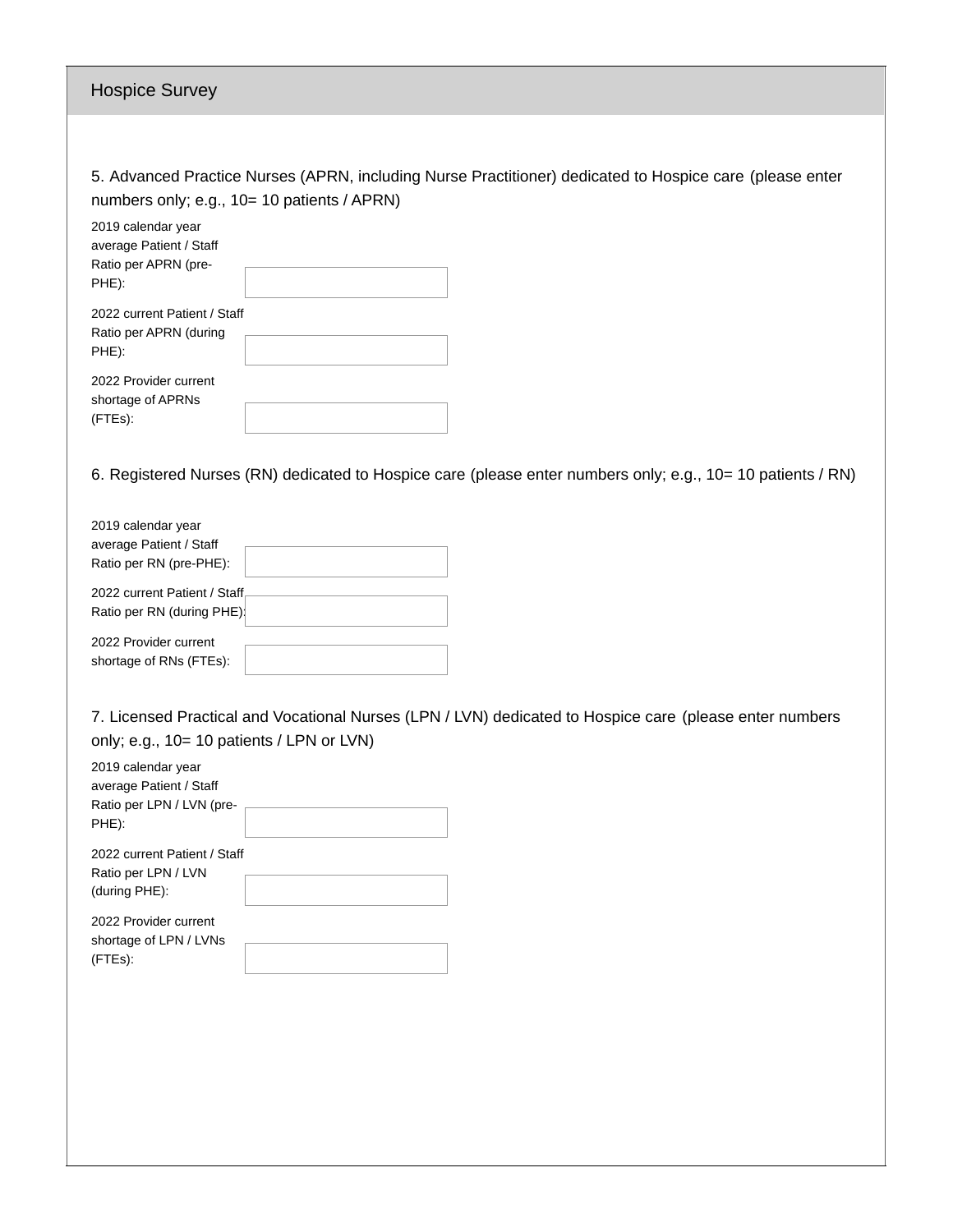8. Hospice Aides dedicated to Hospice care (please enter numbers only; e.g., 10= 10 patients / Hospice Aide)

| 2019 calendar year<br>average Patient / Staff<br>Ratio per Aide (pre-PHE): |  |
|----------------------------------------------------------------------------|--|
| 2022 current Patient / Staff<br>Ratio per Aide (during<br>PHE):            |  |
| 2022 Provider current<br>shortage of Aides (FTEs):                         |  |

9. **Physicians** dedicated to Hospice care (please enter numbers only; e.g., 10= 10 patients / Physician)

| 2019 calendar year           |  |
|------------------------------|--|
| average Patient / Staff      |  |
| Ratio per Physician (pre-    |  |
| PHE):                        |  |
| 2022 current Patient / Staff |  |
| Ratio per Physician (during  |  |
| PHE):                        |  |
| 2022 Provider current        |  |
| shortage of Physicians       |  |
| (FTEs):                      |  |

10. Social Workers dedicated to Hospice care (please enter numbers only; e.g., 10= 10 patients / Social Worker)

| 2019 calendar year           |  |
|------------------------------|--|
| average Patient / Staff      |  |
| Ratio per Social Worker      |  |
| $(pre-PHE)$ :                |  |
| 2022 current Patient / Staff |  |
| Ratio per Social Worker      |  |
| (during PHE):                |  |
| 2022 Provider current        |  |
| shortage of Social Workers   |  |
| (FTEs):                      |  |

11. Chaplains dedicated to Hospice care (please enter numbers only; e.g., 10= 10 patients / Chaplain)

| 2019 calendar year           |  |
|------------------------------|--|
| average Patient / Staff      |  |
| Ratio per Chaplain (pre-     |  |
| PHE):                        |  |
| 2022 current Patient / Staff |  |
| Ratio per Chaplain (during   |  |
| PHE):                        |  |
| 2022 Provider current        |  |
| shortage of Chaplains        |  |
| (FTEs):                      |  |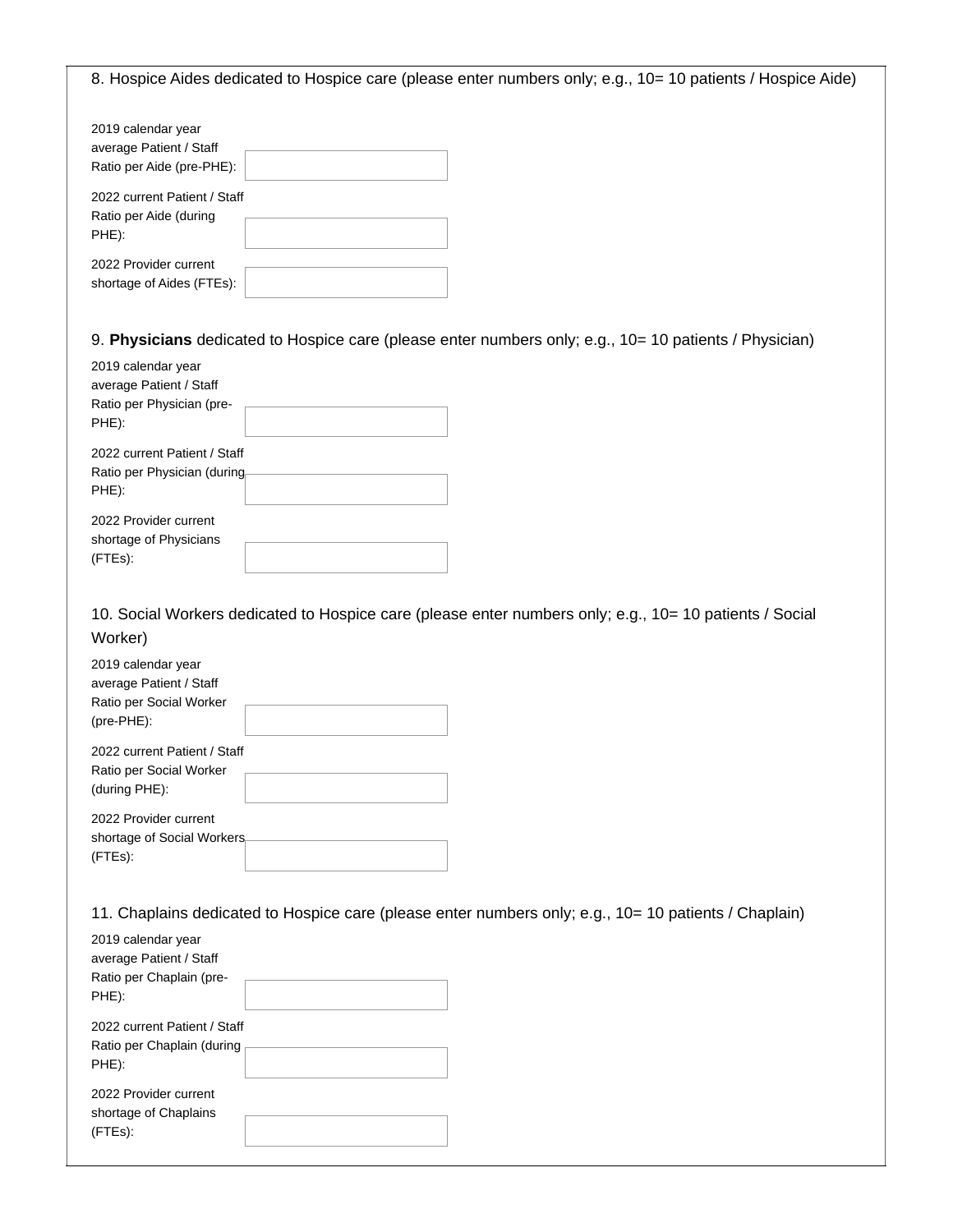| 12. Volunteers dedicated to Hospice care (please enter numbers only; e.g., 10= 10 patients / Volunteer) |  |
|---------------------------------------------------------------------------------------------------------|--|
| 2019 calendar year<br>average Patient / Staff<br>Ratio per Volunteer (pre-<br>PHE):                     |  |
| 2022 current Patient / Staff<br>Ratio per Volunteer (during<br>PHE):                                    |  |
| 2022 Provider current<br>shortage of Volunteers<br>(FTEs):                                              |  |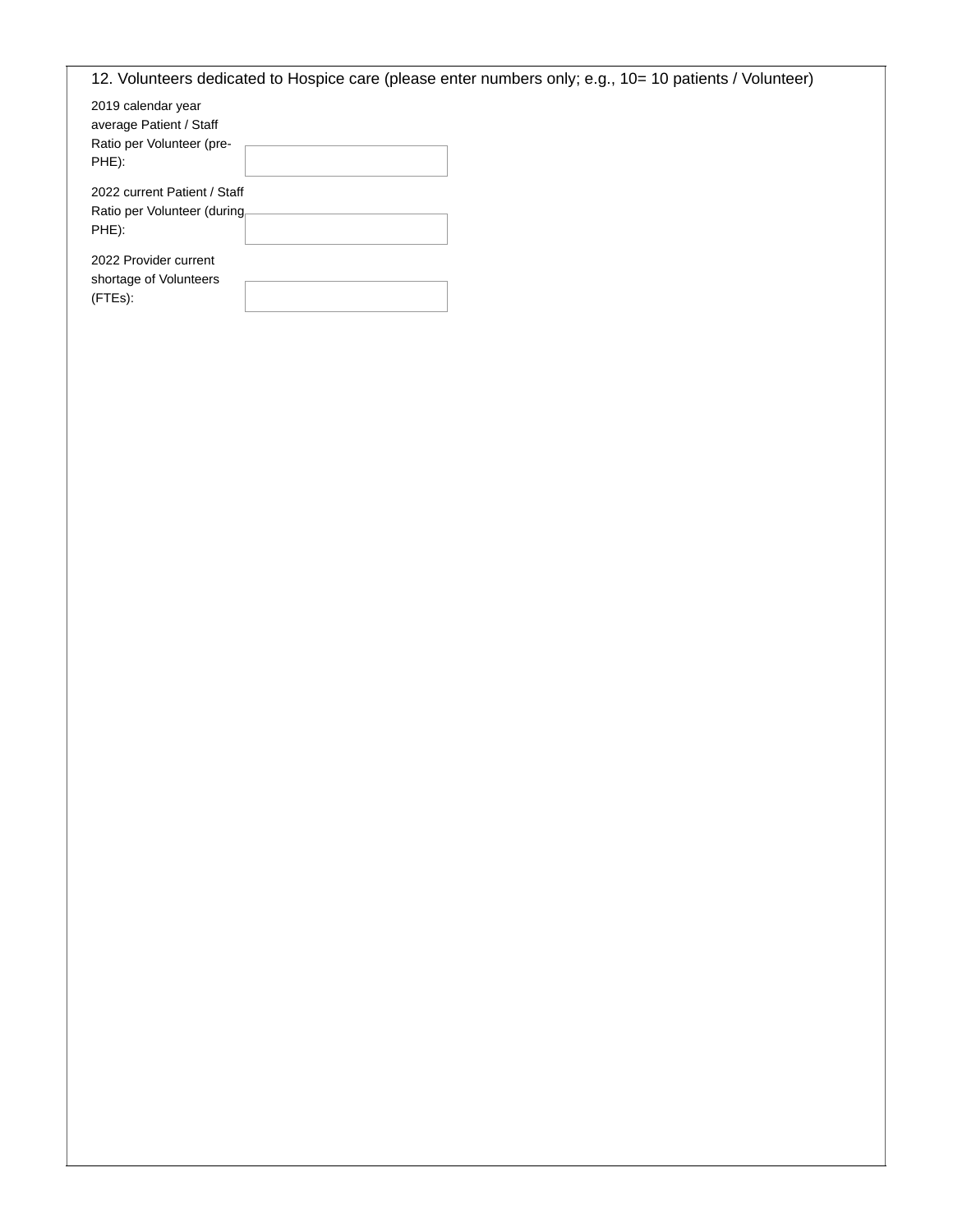| Survey Completed - Thank You!                                                                    |  |
|--------------------------------------------------------------------------------------------------|--|
|                                                                                                  |  |
| 13. How has your patient average daily census (ADC) changed from pre-PHE (late 2019) to current? |  |
| ADC has increased                                                                                |  |
| No change                                                                                        |  |
| ADC has decreased                                                                                |  |
| Other (please specify)                                                                           |  |
|                                                                                                  |  |
|                                                                                                  |  |
| 14. Has your hospice refused new admissions due to a lack of staffing?                           |  |
| No                                                                                               |  |
| Yes                                                                                              |  |
| If yes, approximately what percentage of new admissions were refused in 2021?                    |  |
|                                                                                                  |  |
|                                                                                                  |  |
| 15. If staff are resigning from your hospice, why?                                               |  |
| Not applicable                                                                                   |  |
| Early retirement                                                                                 |  |
| Moral distress                                                                                   |  |
| Better pay / benefits elsewhere                                                                  |  |
| Vaccine mandates                                                                                 |  |
| Other (please specify)                                                                           |  |
|                                                                                                  |  |
|                                                                                                  |  |
|                                                                                                  |  |
| 16. How are you retaining and attracting new staff?                                              |  |
| Not applicable                                                                                   |  |
| Increases salary / wage                                                                          |  |
| Bonuses / sign-on bonuses                                                                        |  |
| Flexible work schedule / job sharing                                                             |  |
| <b>Employee Recognition Programs</b>                                                             |  |
| Other (please specify)                                                                           |  |
|                                                                                                  |  |